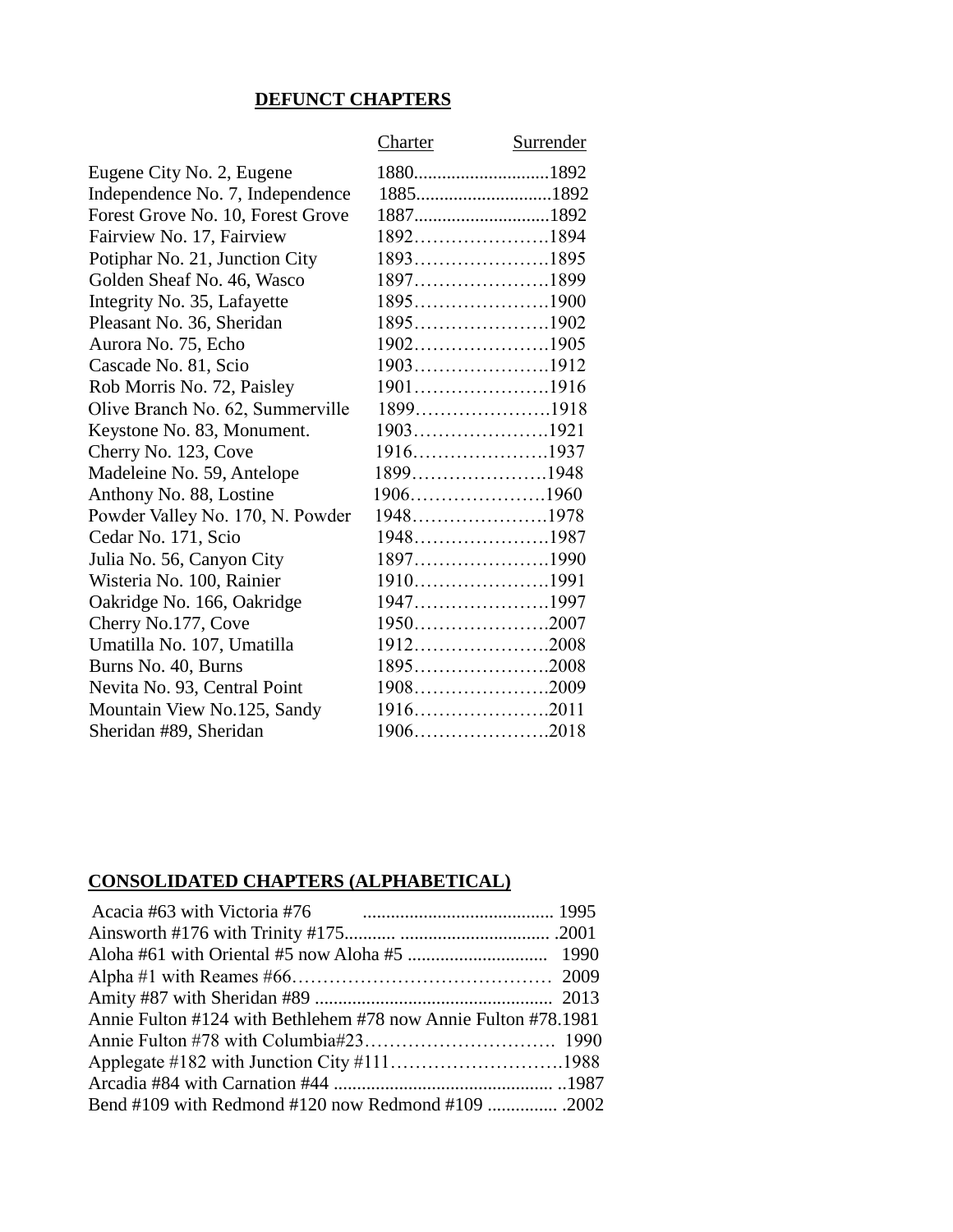| Bethlehem #78 with Annie Fulton #124 now Annie Fulton #78 .1981                                                                |  |
|--------------------------------------------------------------------------------------------------------------------------------|--|
| Beulah #6 with Mystic #147 now Beulah Mystic #6 1983                                                                           |  |
| Beulah #6 with Doric #53.                                                                                                      |  |
|                                                                                                                                |  |
| Camelia #27 and Martha Washington #14 with Rose City #86                                                                       |  |
| now Rose City Camelia #141981                                                                                                  |  |
|                                                                                                                                |  |
| Cascade Crest #159 with Manzanita #172 now                                                                                     |  |
| Manzanita #159 1987                                                                                                            |  |
|                                                                                                                                |  |
|                                                                                                                                |  |
|                                                                                                                                |  |
| Columbia #33 with Condon #23 and Jasmine #74 now                                                                               |  |
| Columbia #23 1988                                                                                                              |  |
|                                                                                                                                |  |
|                                                                                                                                |  |
| Condon #23 and Jasmine #74 with Columbia #33 now                                                                               |  |
| Columbia #23 1988                                                                                                              |  |
| Coos #99 with Doric #53.                                                                                                       |  |
| Corinthian #54 with West Gate #156 now                                                                                         |  |
| Corinthian West Gate #54.  1972                                                                                                |  |
|                                                                                                                                |  |
| Corinthian-Westgate #54 with Waverly #134 now Waverly #541982<br>Crescent #47 with McKenzie #112 now Crescent McKenzie #471968 |  |
|                                                                                                                                |  |
| Crescent-McKenzie #47 with Loyalty #65 now Loyalty #47 1976                                                                    |  |
|                                                                                                                                |  |
|                                                                                                                                |  |
|                                                                                                                                |  |
|                                                                                                                                |  |
|                                                                                                                                |  |
| Elgin #24 with Beulah-Mystic #6 now Beulah #6  1991                                                                            |  |
|                                                                                                                                |  |
|                                                                                                                                |  |
|                                                                                                                                |  |
| Fremont #169, Paisley, with Oriental #5, Lakeview  1978                                                                        |  |
| Friendship #115 with Rose Croix #148 now                                                                                       |  |
| Friendship Rose #148  2003                                                                                                     |  |
| Fuchsia #167 with Sunset #163 now Sunset Fuchsia #163  1995                                                                    |  |
|                                                                                                                                |  |
|                                                                                                                                |  |
|                                                                                                                                |  |
|                                                                                                                                |  |
|                                                                                                                                |  |
|                                                                                                                                |  |
|                                                                                                                                |  |
| Inland #136 with Esther #11                                                                                                    |  |
|                                                                                                                                |  |
| Jasmine #74 and Condon #23 with Columbia #33 now                                                                               |  |
| Columbia #23  1988                                                                                                             |  |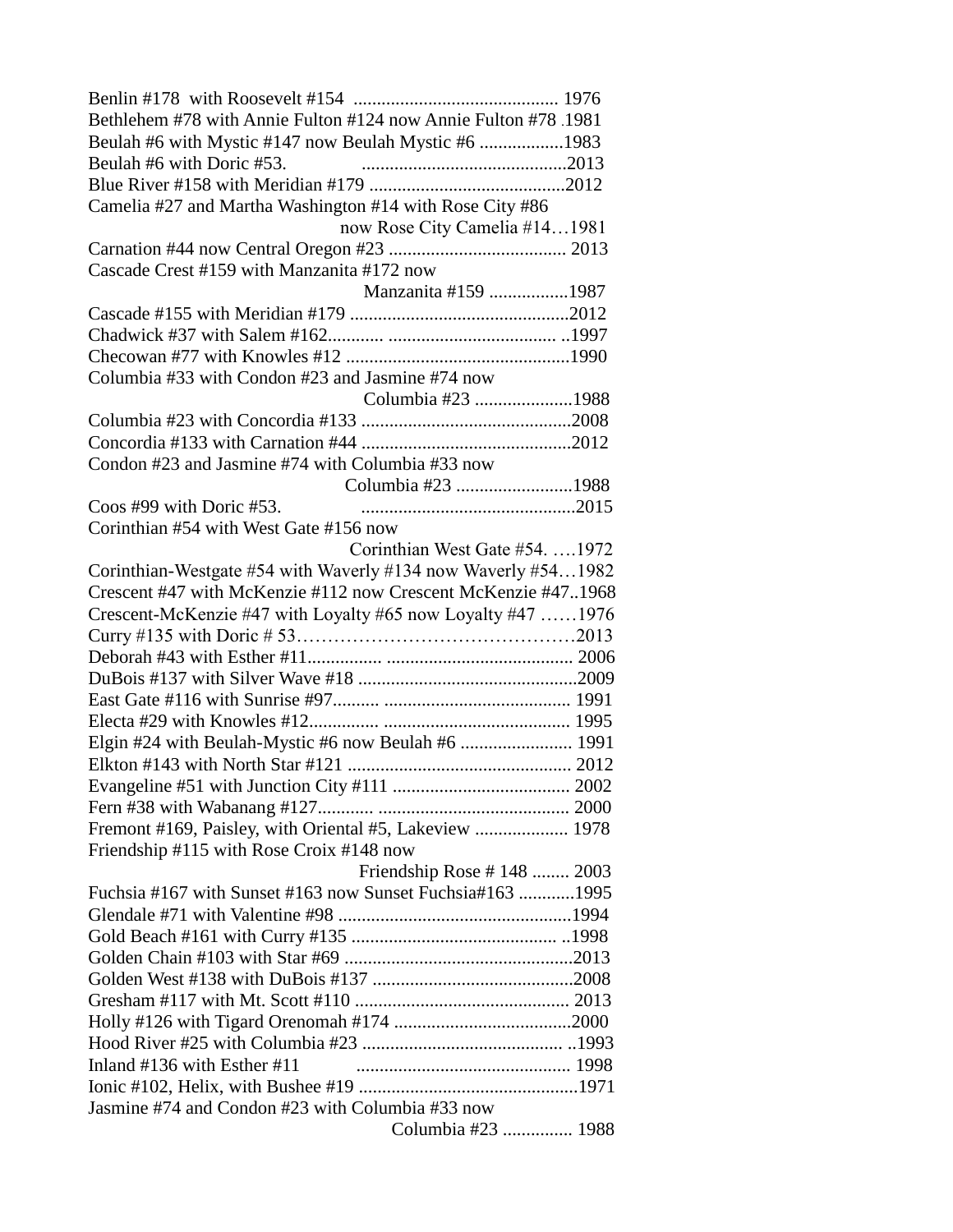| Joseph #67with Wallowa Valley #50 now                       |  |
|-------------------------------------------------------------|--|
| oseph's Valley #50  1990                                    |  |
|                                                             |  |
| Kellogg #157 with South Gate #149 now                       |  |
| South Gate Kellogg #149 1981                                |  |
|                                                             |  |
| Locust #119, Ione, with Ruth #32, now Ruth Locust #32  1973 |  |
|                                                             |  |
| Loyalty #65 with Crescent-McKenzie #47 now Loyalty #47 1976 |  |
| Manzanita #172 with Cascade Crest #159 now                  |  |
| Manzanita #159 1987                                         |  |
|                                                             |  |
|                                                             |  |
| Marilyn #145 with Victoria #76                              |  |
| Martha Washington #14 and Camelia #27 with Rose City #86    |  |
| now Rose City Camelia #141981                               |  |
|                                                             |  |
| McKenzie #112 with Crescent #47 now                         |  |
| Crescent-McKenzie #47  1968                                 |  |
| Minerva #105 with Multnomah #104 now Minerva #104  1991     |  |
|                                                             |  |
|                                                             |  |
|                                                             |  |
|                                                             |  |
|                                                             |  |
| Multnomah #104 with Minerva #105 now Minerva #104  1991     |  |
|                                                             |  |
| Myrtle #15 with Sunnyside #128, now Sunnyside #15  1983     |  |
| Mystic #147 with Beulah #6, now Beulah-Mystic #6  1983      |  |
|                                                             |  |
| Occidental #45 with Doric #53                               |  |
| Orchid #150 with Laurel #113                                |  |
| Oregon Trail #181, Echo, with Queen Esther #101  1979       |  |
| Orenomah #141 with Tigard #174 now                          |  |
|                                                             |  |
|                                                             |  |
|                                                             |  |
|                                                             |  |
|                                                             |  |
|                                                             |  |
|                                                             |  |
|                                                             |  |
| Redmond #120 with Bend #109 now Redmond #109  2002          |  |
| Rhododendron #152, Falls City, with Naomi #22 1976          |  |
|                                                             |  |
| Rose City #86 with Martha Washington #14 and Camelia #27    |  |
| now Rose City Camelia #14  1981                             |  |
|                                                             |  |